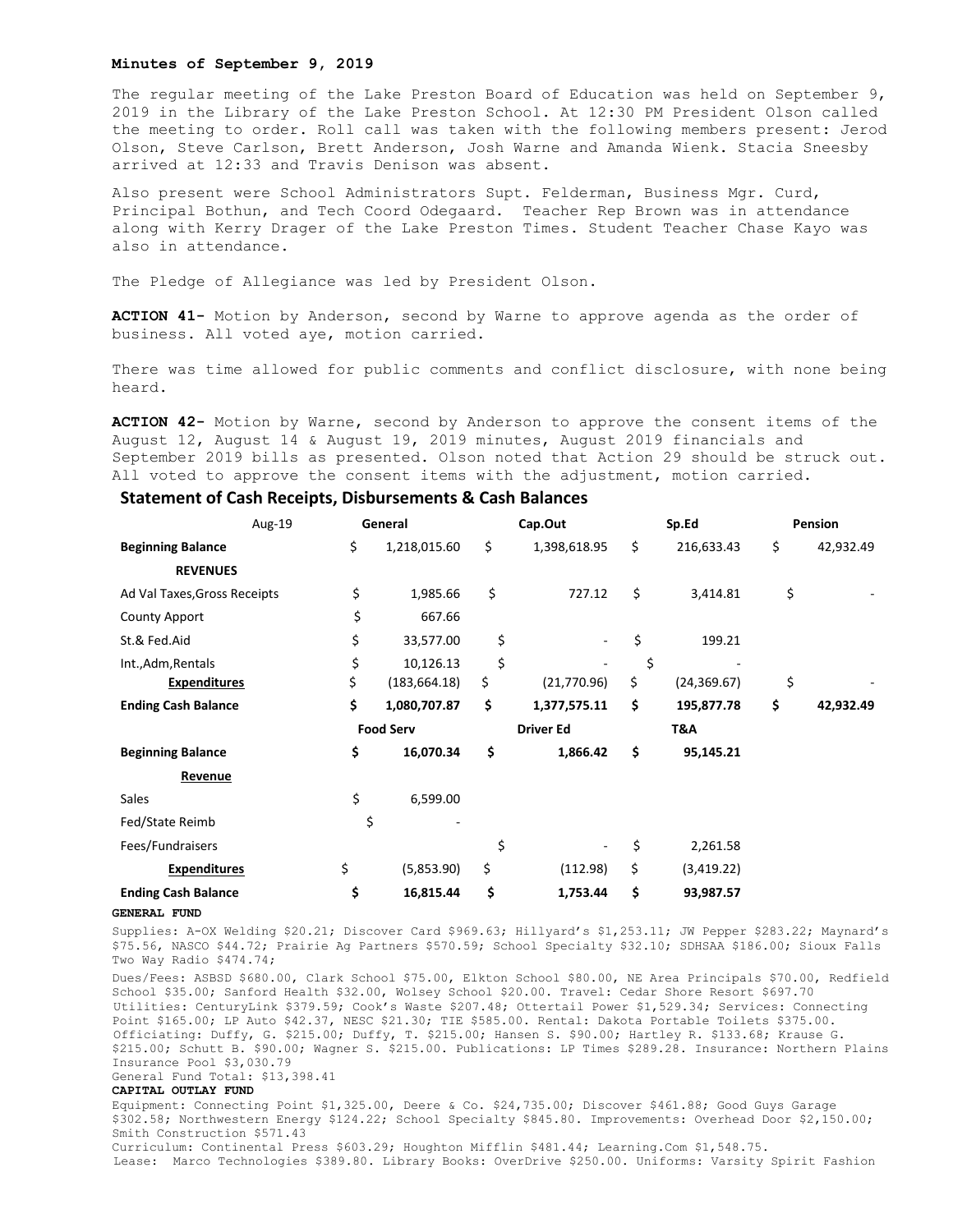\$86.00

# Capital Outlay Fund Total: \$33,875.19

### **SPECIAL EDUCATION FUND**

Travel: Cedar Shore Resort \$203.90. Equipment: Midwest Medical \$1,208.00. Services: NESC \$3,388.77. Tuition: Children's Home Society of Sioux \$4,215.58; Mitchell School \$880.00; Plankinton School District \$2,368.08 Special Education Fund Total: \$12,264.33

### **FOOD SERVICE FUND**

Services: Appeara \$65.40; Culligan \$30.00 Food: Cash-WA \$2,180.76; Dean Foods \$312.37; Earthgrains \$202.53; Maynard's \$45.79; US Foods \$1,367.58 Food Service Fund Total: 4,204.43

## **Grand Total: \$63,742.36**

**August Payroll:** General \$109,397.48 Benefits \$34,732.30; Special Education: \$9,472.45 Benefits: \$3,088.83; Food Service: \$4,035.94, Benefits \$1,473.74; Total August Payroll: \$162,200.74.

The August 12th school facility tour was discussed with Supt Felderman asking for feedback on possible capital outlay projects. Improving the appearance of the white storage building was discussed with the board asking Felderman to obtain quotes from local contractors on tinning the roof and sides.

Lake Preston and Arlington School's athletic participation numbers from 4<sup>th</sup> -11<sup>th</sup> grades were presented with discussion on co-oping in additional sports. The cooperative committee would be meeting again at the end of the month to discuss further.

Then Felderman mentioned that a member of Prairie Lakes Pheasants approached him regarding adding a trap shooting team as a club sport. He would investigate it further if the board requested; board directed Felderman to get more information.

Felderman then requested the board approve the professional development day of February 14th so staff could attend a seminar being held on that day in DeSmet where Lake Preston could collaborate with other area schools. He is then suggesting that they take the scheduled February & March 2:00 dismissals and make them into full school days.

Gymnasium sound bids were reviewed along with a bid for a fourteen-passenger bus. Board discussed wanting to review the school's transportation fleet at the next meeting.

**ACTION 43 -** Motion by Anderson, second by Carlson to approve the mill levy request as presented. All voted aye, motion carried.

**ACTION 44 -** Motion by Anderson, second by Warne to approve the calendar changes of February 14th to a teacher work day with no students and moving February 19th and March 19th to full days, no 2:00 dismissal. All voted aye, motion carried.

**ACTION 45-** Motion by Warne, second by Anderson to approve the proposal from Unique Sound for main gym sound. All voted aye, motion carried.

President Olson gave his NESC report. He was unable to attend due to the school's open house but reported that they approved the roofing bid through Protec roofing. Business Manager Curd reported that the annual report had been approved and is awaiting verification. She added that the school's food service program will be having Administrative and Procurement reviews this year. MS/HS Principal Bothun reported that NWEA fluency testing was happening this week for K-2. She also said that she has made an appeal to SD Stars to get their graduation rate at 100% as our records show. Supt Felderman reported that the Higher Ed would like to use busses as a barricade for their event for the all school reunion. He reported that the next planning committee meeting is scheduled to meet on September 25th at 3:30.

**ACTION 46-** Pursuant to SDCL 1-25-2-1 and 1-25-2-2, Motion by Warne, second by Wienk to enter executive session for purpose of discussing personnel and student concerns at 2:00 pm. All voted aye, motion carried.

**ACTION 47-** President Olson declared out of executive session at 2:47 pm.